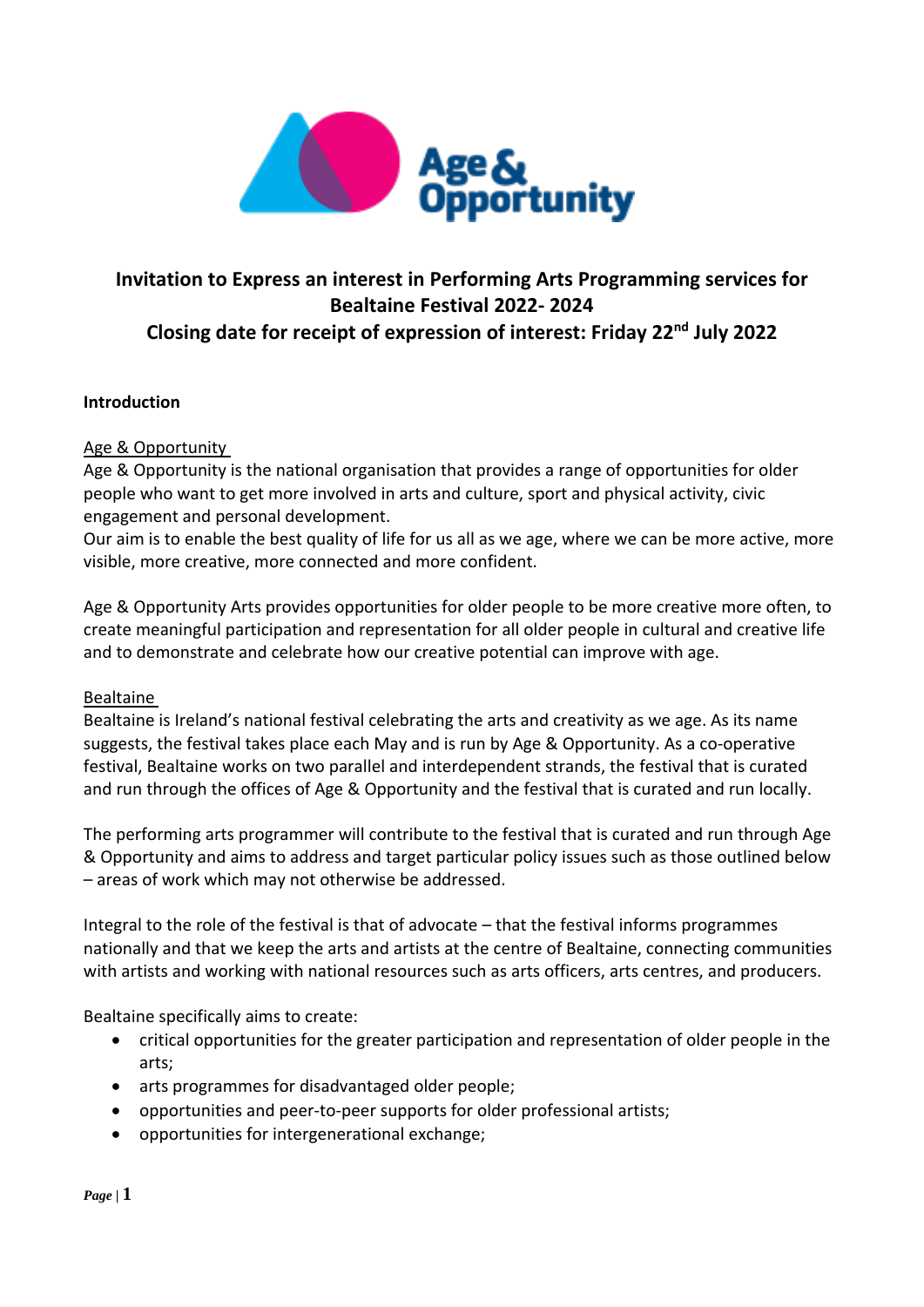debate and discourse around key cultural issues impacting on older people and other opportunities to influence national and international policy.

# Performing Arts at Bealtaine 2022- 2024

Age & Opportunity is seeking expressions of interest from key individuals or organisations with an interest and background in performing arts programming in a participatory arts context, to work on Bealtaine 2022 – 2024. We wish to appoint a performing arts programmer from Autumn 2022– June 2025. This appointment is subject to Age & Opportunity's Arts Council funding.

The purpose of this process is to recruit a Programmer who will work with the Artistic Director of the festival to select, develop, manage and promote the performing arts programme of the Bealtaine Festival 2023- 2025.

There are various models of working as a Programmer for Bealtaine, selecting pre-existing work for inclusion in the festival programme, inputting into a co-production project with a production partner and devising and managing an original event for Bealtaine. It is expected that the Performing Arts Programmer would use different models to develop a Bealtaine programme, as appropriate to resources available.

Specifically, the performing arts Programmer is required to:

- Under the direction and guidance of the Arts Programme Manager (Bealtaine Festival Artistic Director) assist in delivering 2-3 performing arts projects that are already in train for 2023.
- Work with co-production partners in the delivery of these 2-3 performing arts projects.
- Liaise and manage the communications with all performing arts partners, artists and creative collaborators.
- Input into and provide written detail on performing arts for any funding application and for the festival programme.
- For subsequent years, devise, programme and creatively plan 2- 3 performing arts events for Bealtaine 2024 and 2025.
- Under the direction and guidance of the Arts Programme Manager, budget and financially plan for performing arts events for 2023 – 2025, including those involving partners and where box office is concerned.
- Develop written agreements in relation to all partnerships entered into by Age & Opportunity (unless otherwise specified) and any artists/organisations.
- Write the relevant printed programme copy and supply information to the Communications Manager on the performing arts events to the deadlines agreed.
- Liaise with the Arts Programme Manager and festival team and any other Age & Opportunity staff throughout the process as requested.
- Attend Programming /Curatorial and Miscellaneous meetings as and where necessary.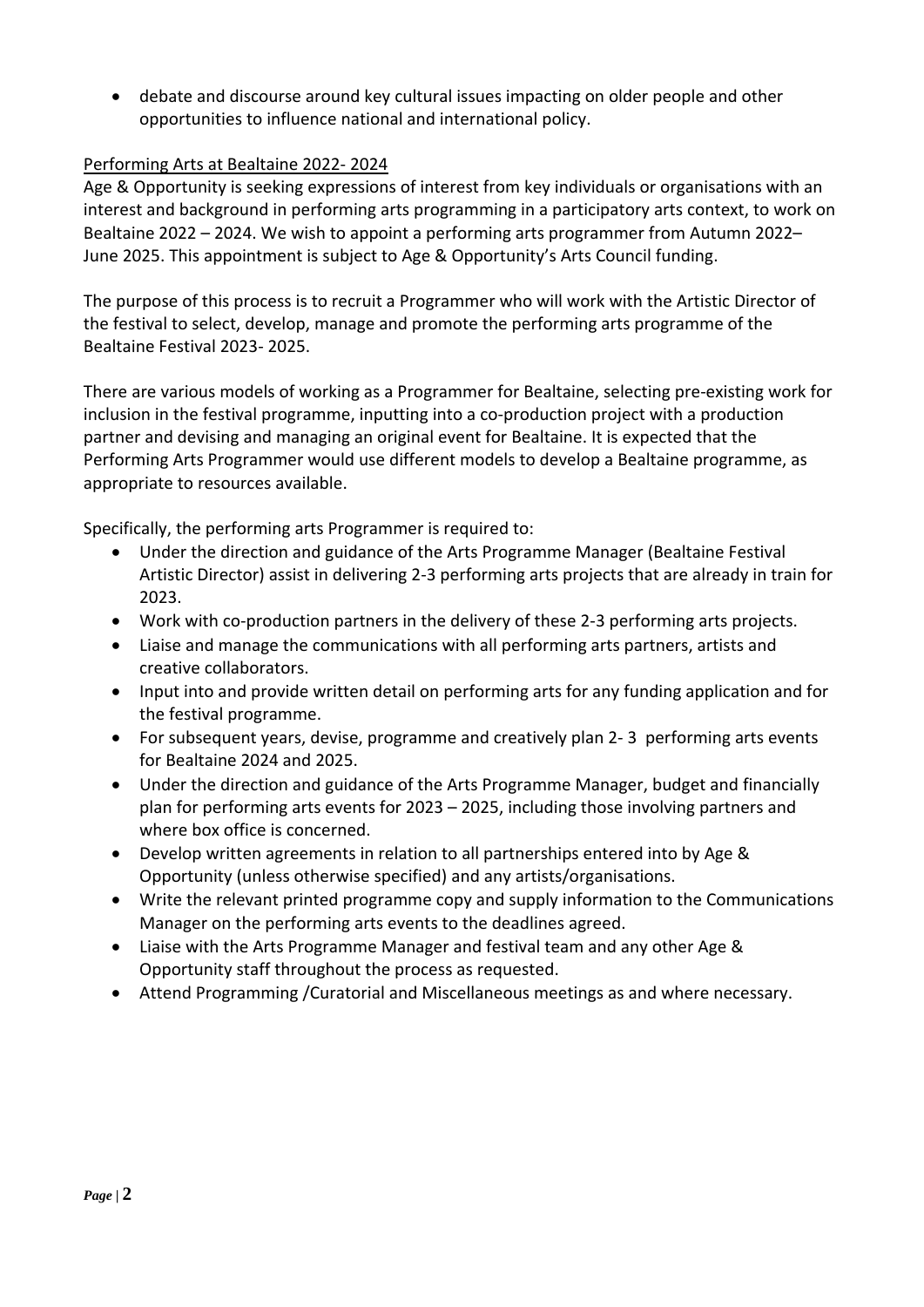# Fee for this contract

The budget for this contract is a maximum of €6,000- €8,000 annum each year for the three years inclusive of all costs. Normally work and fees would be apportioned on a daily basis and travelling costs would be determined on a case by case basis. This budget is subject to the availability of funding.

## Performing Arts Budget

The performing arts budget ranges from €15,000 to €30,000 depending on additional funds raised.

## Expression of interest requirements

The expression of interest should provide the following information:

- 700-word proposal outlining performing arts ideas and concepts (ideally based on 2-3 events) for Bealtaine 2023;
- Current Tax Clearance Detail;
- An outline of any added value or additional information you think is relevant.
- Fee proposal in Euro (€) inclusive of VAT and all expenses. A breakdown of total costs should be provided.

#### Tax Clearance

The successful applicant must be in possession of a valid tax clearance certificate for the duration of the contract. Such a valid tax clearance certificate from the Irish Revenue Commissioners must be produced by a successful applicant before execution of the contract. A valid tax clearance certificate means a tax clearance certificate issued by the Irish Revenue Commissioners, and applicants not resident in Ireland must make application to the Irish Revenue Commissioners for such a certificate if their expression is to be considered.

#### Insurance

The successful applicant must produce valid public liability insurance and indemnify Age & Opportunity.